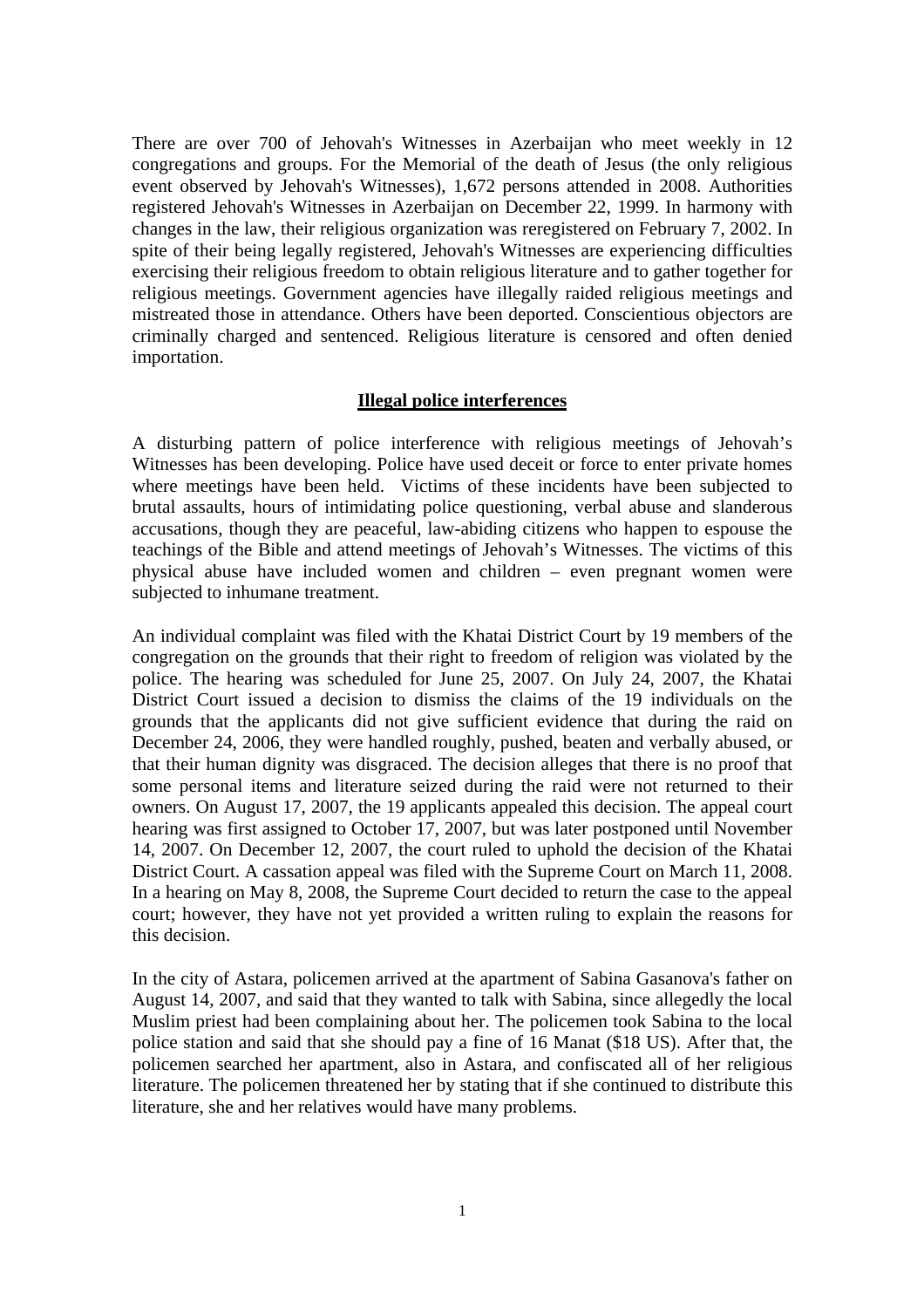On August 27, 2007, national television channel ANS reported on the police search that took place on August 14 at Sabina Gasanova's apartment. The report made Sabina look like a criminal for illegally distributing literature produced by Jehovah's Witnesses.

On March 25, 2008, Matanat Gurbanova, one of Jehovah's Witnesses, was not at home when policemen burst into her home in the city Zakatala. Her daughter was home along with her minor niece who is six years old. The daughter of Matanat Gurbanova, Afag Gurbanova, fainted from fear. The policemen gave her water, brought her back to consciousness and said, "Don't pretend!" They also threatened her physically. They searched the home and confiscated all the personal literature of Matanat Gurbanova and told them to appear before the investigator if they wanted to receive their literature. On April 4, 2008, Matanat Gurbanova filed a complaint with the Zakatala district Prosecutor's Office. A copy of this complaint was sent to the General Prosecutor's Office and to the Ombudsman.

## **Disruption of Meetings**

On December 13, 2007, police raided a Bible study meeting in Baku, where some 20 were in attendance. The police officers detained all in attendance and took them to the police station, where strong psychological pressure was exerted on them. The police officers interrogated each person individually, threatening and verbally abusing them, in an effort to force them to sign a protocol and to pay a fine. They hit Roman Mukhtarov, who afterwards went to a hospital in order to record his injuries. Initially, only those who signed the document were released. Two hours later, the remaining seven were released.

On January 30, 2008, in the city Barda, approximately 30 policemen, some of them armed, came to the house of one of Jehovah's Witnesses, Nasiba Guliyeva, where at that time a small religious meeting was being conducted. The policemen entered the courtyard, however, Nasiba Guliyeva, who came out of her house, refused to open the door of her house for the policemen. One policeman slapped her in the face. For five hours the policemen waited in the courtyard. Finally, Nasiba Guliyeva opened the door, hoping all who attended at the meeting could go home. The policemen entered the house and prevented anyone leaving. The policemen invited coworkers of the school, where Nasiba Guliyeva works, to be witnesses. After these "witnesses" signed a document stating that the policemen did not use physical force against anyone and left the house, policemen severely beat six of the male believers, including 17-year-old Fuad Mechtiyev. The policemen threw them on the floor and hit them, witnessed by all others who were present at the meeting. Policemen took all of the male attendants to the police station where Fuad Mechtiyev, Ilham Gasanov, and Maarif Mechtiyev were again beaten in a way that no traces of this violence could be found on their bodies. These believers refused to sign any documents, but instead they wrote that they are Jehovah's Witnesses and refused to change their beliefs. The policemen released them after midnight.

In Baku, on June 3, 2008, nine of the males who were attending such a meeting were taken to the police station, where they were verbally and physically mistreated. Included in that number were two 17-year-olds and one who was not yet a member of Jehovah's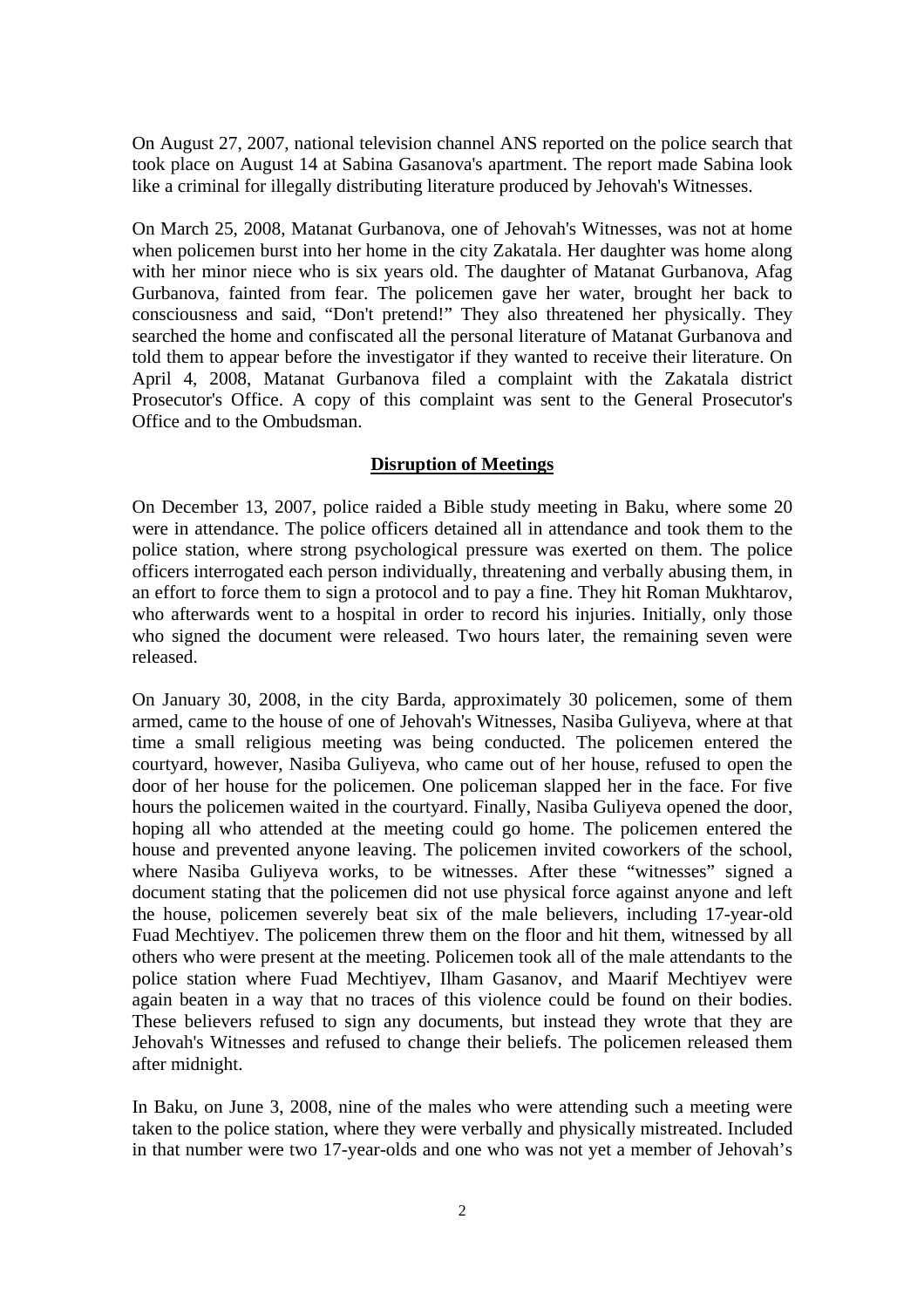Witnesses. Police told them that the religious meeting was unlawful and tried to force them to renounce their faith and to accept the teachings of Islam. The police also threatened the detainees that they would be put in prison and raped. Gradually, however, the men were released.

On June 11, 2008, in a suburb of Baku, some 15 policemen carried out a raid on another meeting in the home of one of Jehovah's Witnesses. Literature and documents were confiscated and 30 persons, including children and pregnant women, were taken into custody. Eventually all were released, but only after some had been subjected to verbal and physical abuse.

## **Deportation**

On July 16, 2007, two Russian female Jehovah's Witnesses were deported. The reason given by police was that foreigners are not allowed to conduct religious propaganda. The initial complaint against the deportation of the Witness women was filed with the Khachmaz Court, which forwarded it to the Khachmaz Police Department. The latter never provided any answer.

The Azerbaijan government continues to violate the guarantees of Articles 9, 10, and 11 of the Convention for the Protection of Human Rights and Fundamental Freedoms by deporting citizens of member states of the Council of Europe on specious charges of engaging in "religious propaganda." Although these individuals were merely worshipping with their fellow members and not engaged in any criminal activity, they were unjustly arrested and deported from Azerbaijan. One recent incident involved two women who are Jehovah's Witnesses, Gamar Alieva and Imamzade Mamedova. They were arrested for carrying out "religious propaganda." Both were released, but after being detained for two weeks, 51-year-old Mamedova was deported to Russia on August 22, 2008. The authorities did not provide her with any authorizing documentation; she is of Azerbaijani descent but is a Russian citizen who had returned to living in Azerbaijan more than six months previously. The actions of the Azerbaijan government are in clear violation of the European Court of Human Rights decisions in *Kuznetsov v. Russia,* 11 January 2007, and *Kokkinakis v. Greece,* 25 May 2003, which held that Jehovah's Witnesses were entitled to the protection of freedom of religion under Article 9 of the Convention. In the *Kuznetsov* Court stated:

"It is undeniable that the collective study and discussion of religious texts by the members of the religious group of Jehovah's Witnesses was a recognised form of manifestation of their religion in worship and teaching. . . . The Court notes that the main purpose of the applicants' gathering on 16 April 2000 was to join in Biblical study and public worship. In doing so they undeniably exercised their rights to freedom of expression and to freedom of peaceful assembly under Articles 10 and 11 of the Convention. (§§53 and 57)."